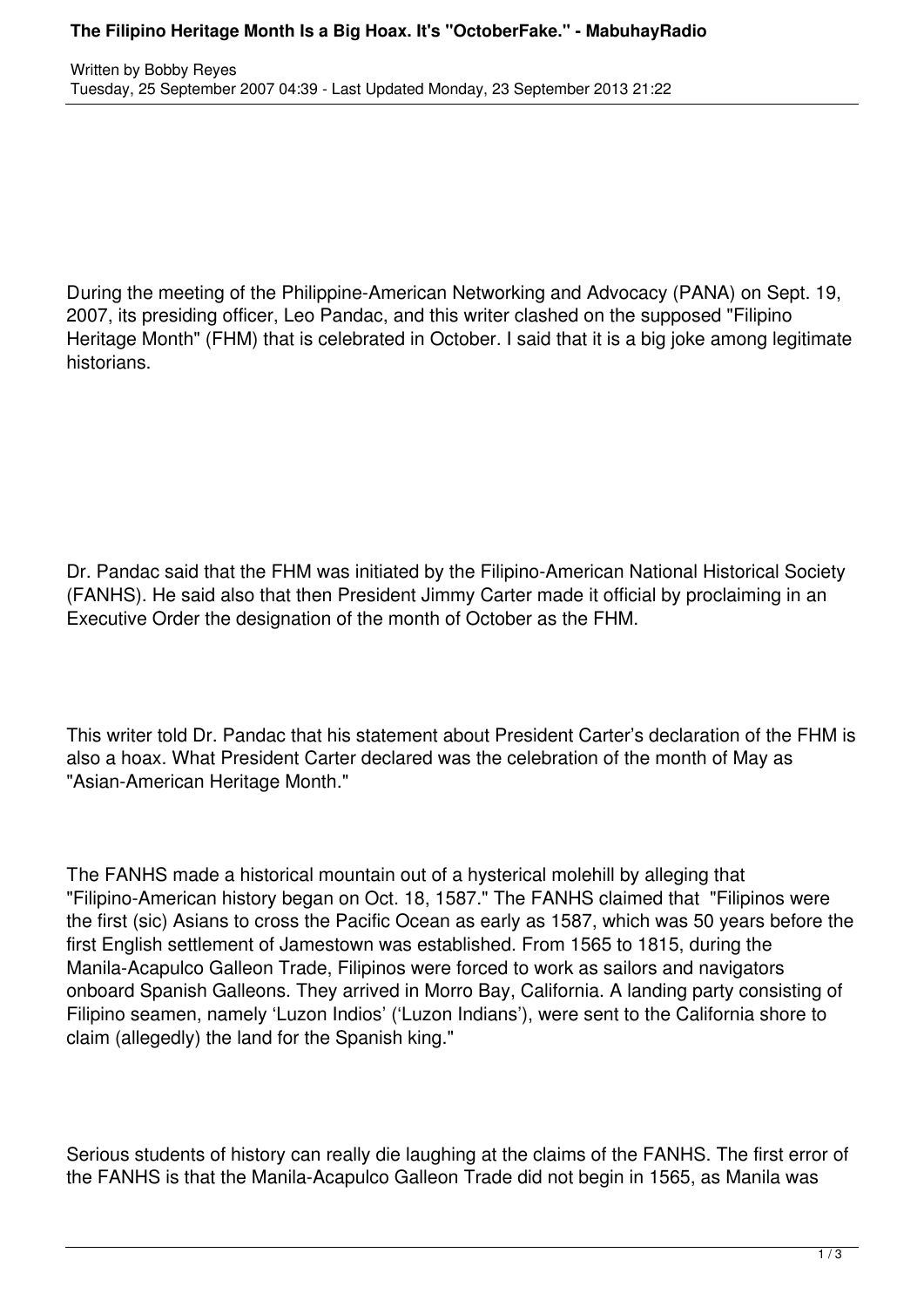"founded" (sic) by the Spaniards only in 1571. The second mistake was that many Filipinos (then called "Indios") actually "enlisted" to join the crews of the Spanish galleons. And there is not even one piece of primary or secondary source that prove that "'Luzon Indios' were sent to the California shore to claim the land for the Spanish king."

The www.mabuhayradio.com will present the study of the venerable Filipino-American historian, Hector Santos, on the supposed landing of "Luzon Indios" in Morro Bay, California, on Oct. 18, 1587. Readers will have to put their thinking caps on in reading the position paper of Mr. [Santos. Mr. Santos also re](http://www.mabuhayradio.com/)ports that there were Chinese and Japanese members of the crew of the Spanish galleon that landed supposedly in Morro Bay in October 1587. Please refer to Hector Santos' article,

**Did Philippine indios really land in Morro Bay?**  wherein he discussed the presence of other Asians in the said voyage.

Even if some Filipino crew members did land in Morro Bay, they landed on a mere stopover on the galleon's way to Acapulco. They did not go ashore to claim the land for the Spanish king and much more disembark to start a settlement. And as Mr. Santos said with a touch of humor, the "Luzon Indios" became the first Filipino laundrymen (sic) in the American continent, if one could argue it from that satirical perspective.

At the PANA meeting, this writer told the community leaders that he and Poet-pundit Fred Burce Bunao cofounded the so-called "Philippine-American National Hysterical Society" (PANHS). Why? At least Mr. Bunao and I never mistake hysteria for history and vice versa – unlike the FANHS people.

The "OctoberFake" is one of the farcical historical claims that the FANHS founders and members keep on foisting on some gullible members of the Filipino-American community. This writer came up with a crusade in the 1990s to counteract the ludicrous claims by Hoaxbalahaps (as I called the pranksters) on supposed "Filipino-American history." The FANHS claims are not only ridiculous but they are also nonsensical, if not preposterous, absurd, incompetent and embarrassing. # # #